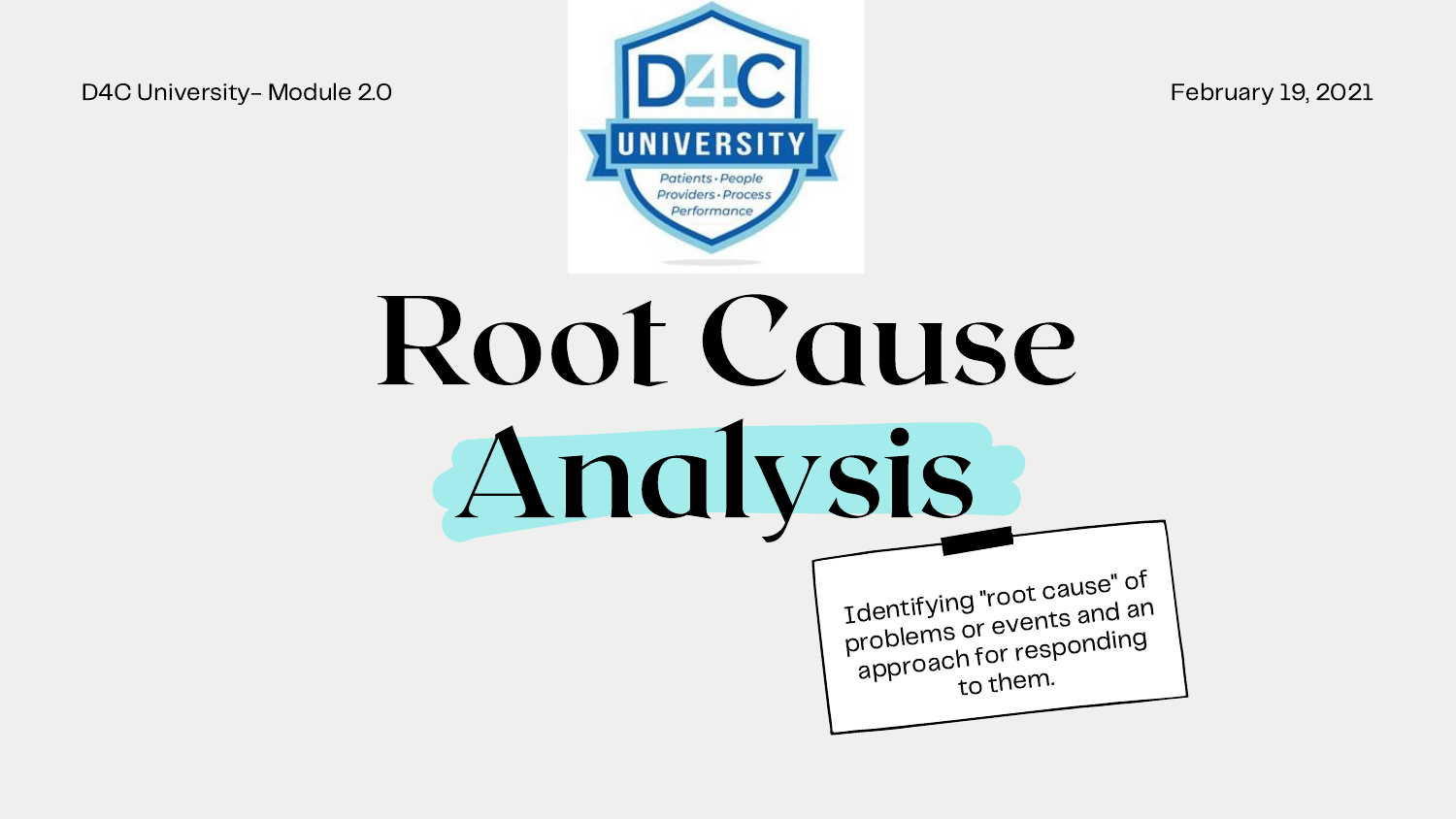What is a Root Cause Analysis and why do we use it?



5 Examples of root cause analysis

Summary and Action Items



Introduction to the Session



3 <sup>5</sup> Steps in the Root Cause Analysis Process







Tools for root cause analysis

D4C University- Module 2.0 February 19, 2021

# Today's Agenda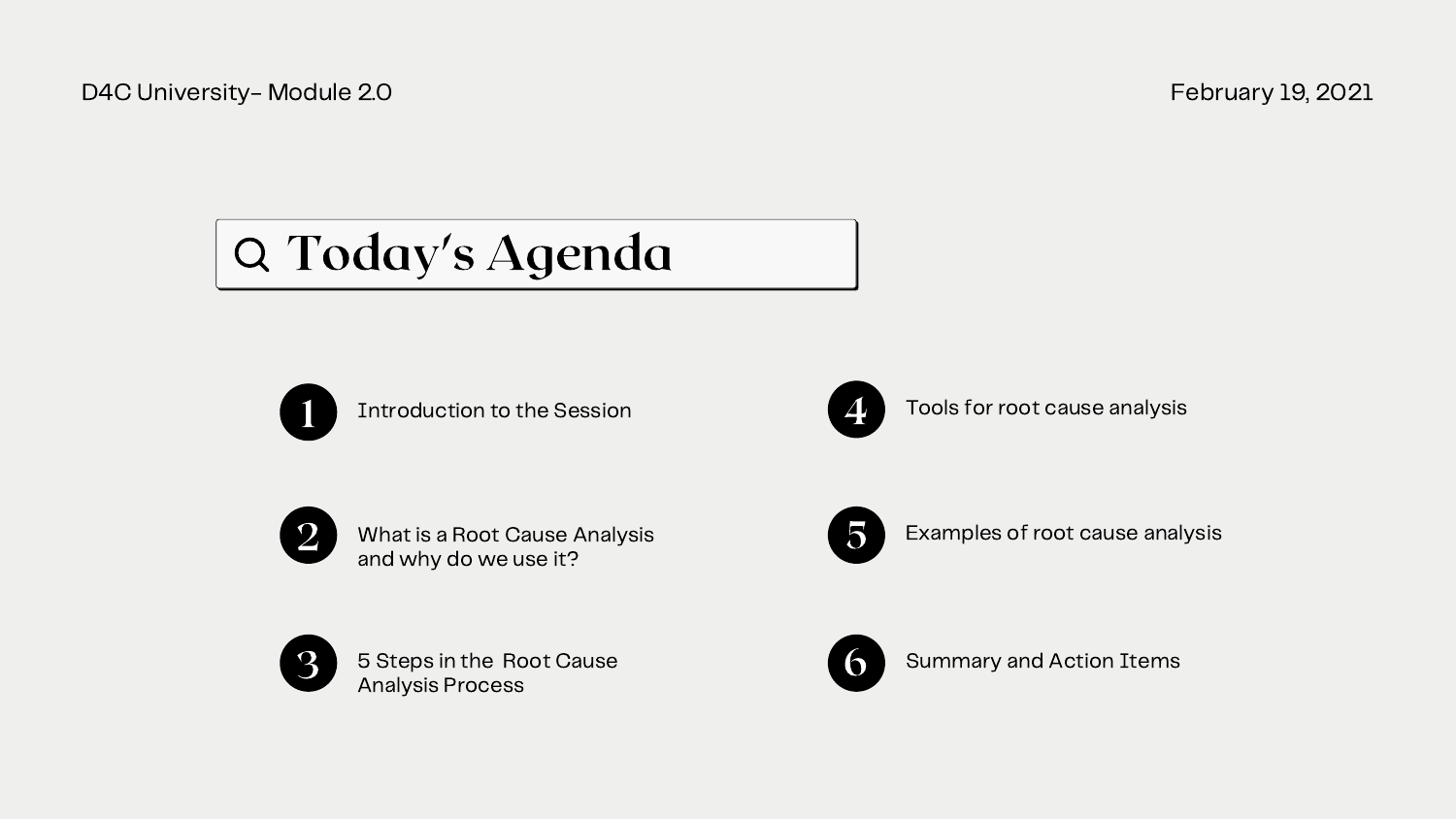# Root Cause Analysis

## **Root Cause Analysis - The Concept**



The root cause is the core issue- the highest-level cause- that sets in motion the entire cause-and effect reaction that ultimately leads to the problem(s).

A root cause analysis is a process used to identify the primary source of a problem or event, and an approach for responding to

# them.

Root cause analysis (RCA) is based on the basic idea that effective management requires more than merely "putting out fires" for problems that develop, but finding a way to prevent them altogether through process improvement.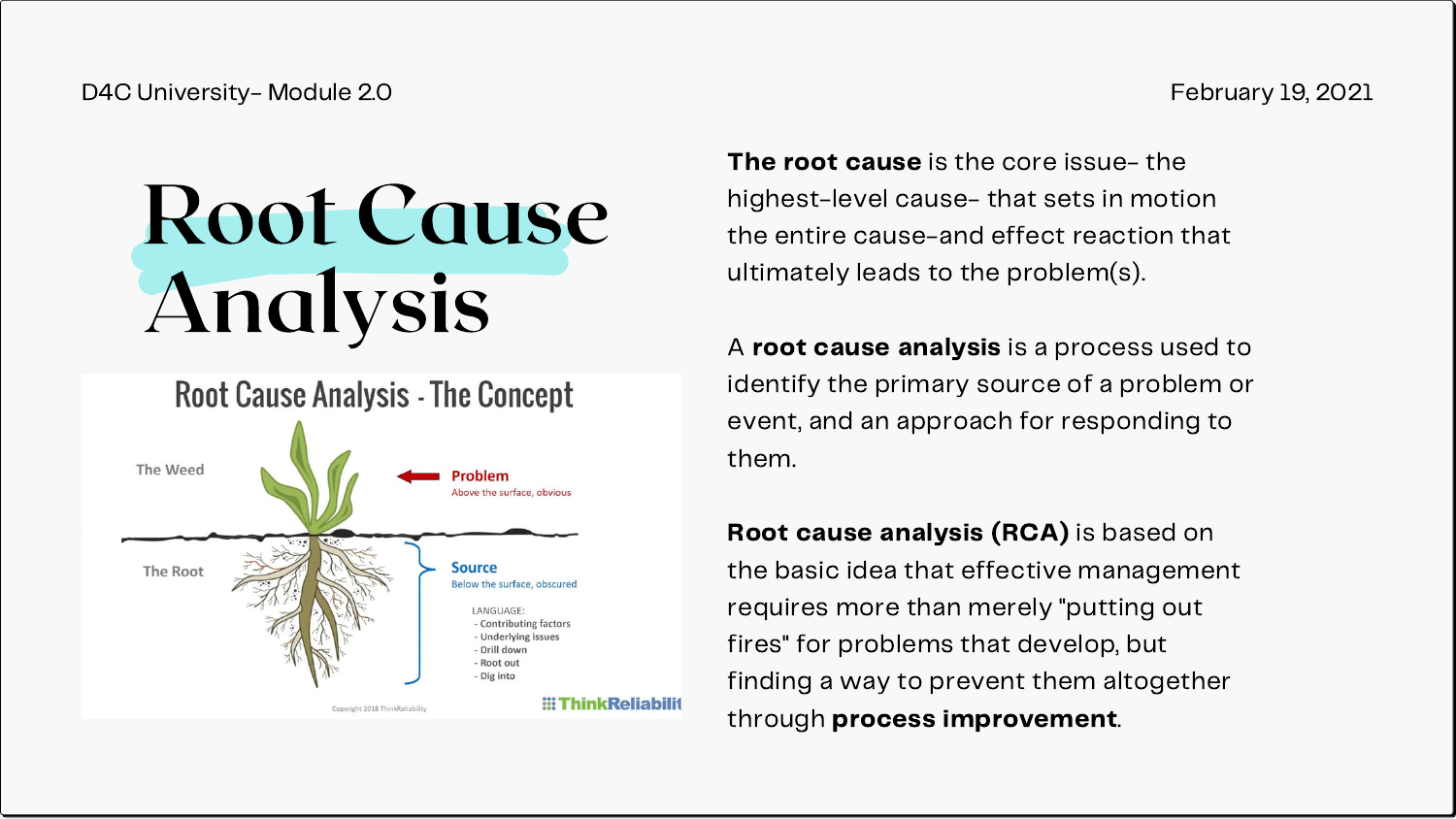# Root Cause Analysis

Human causes- People did something wrong, or did not do something that was needed.

3

Organizational causes- A

Physical causes- Tangible, material items failed in some way.

system, process, or policy that people use to make decisions or do their work is faulty.

RCA assumes that systems and events are interrelated. An action in one areas triggers an action in another, and so on. By tracing back these actions, you can discover where the problem started and how it grew into the problem you're now facing.

You'll usually find three basic types of causes: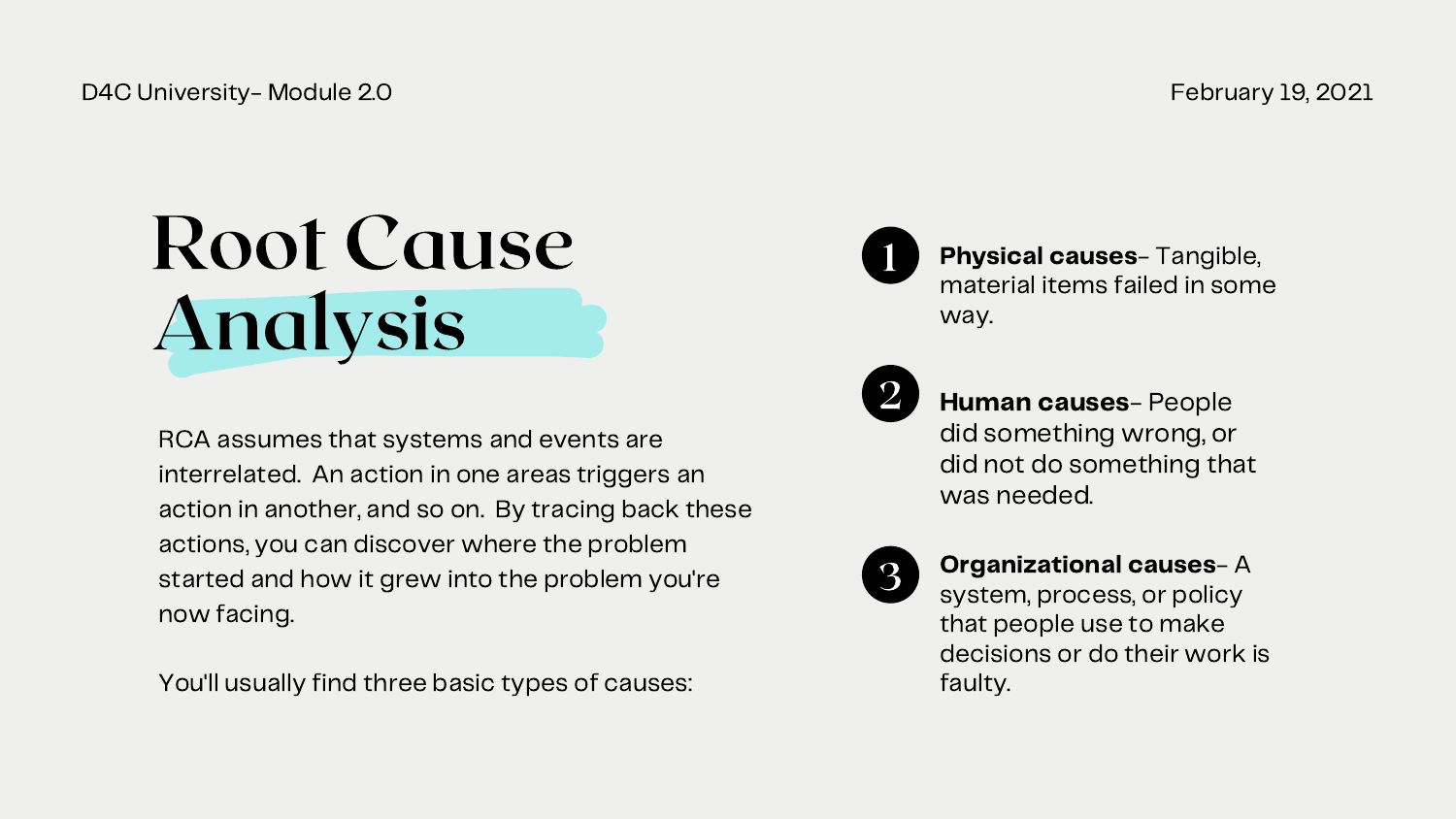# Process of Root Cause Analysis



Identify Possible Causal Factors

## D4C University- Module 2.0 February 19, 2021



Define the Problem



**Collect Data** 

4

Identify the Root Cause(s)

You can apply RCA to almost any situation. The process of root cause analysis has these five identifiable steps.



Action plan for implementing solution(s).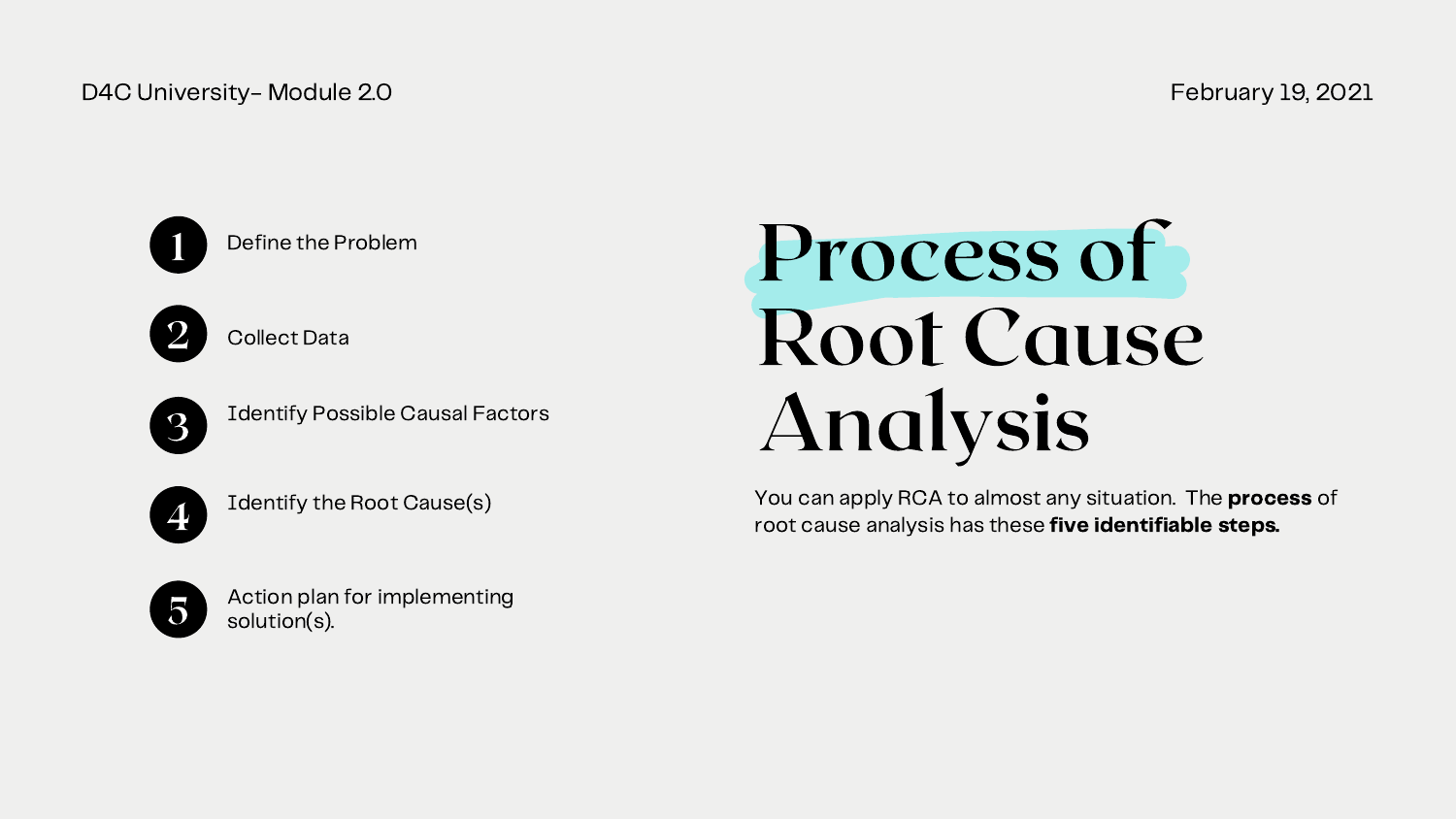



## February 19, 2021

## Ask yourself the following

Define the problem within the context of the organizations overall goals by asking questions.



Without a well-defined problem, an investigation lacks focus and can drift off course. Having the basic background information documented in a standard way helps people reviewing the investigation to quickly locate information. Using a structured problem outline helps a team avoid unproductive debate and quickly understand the total impact of a problem.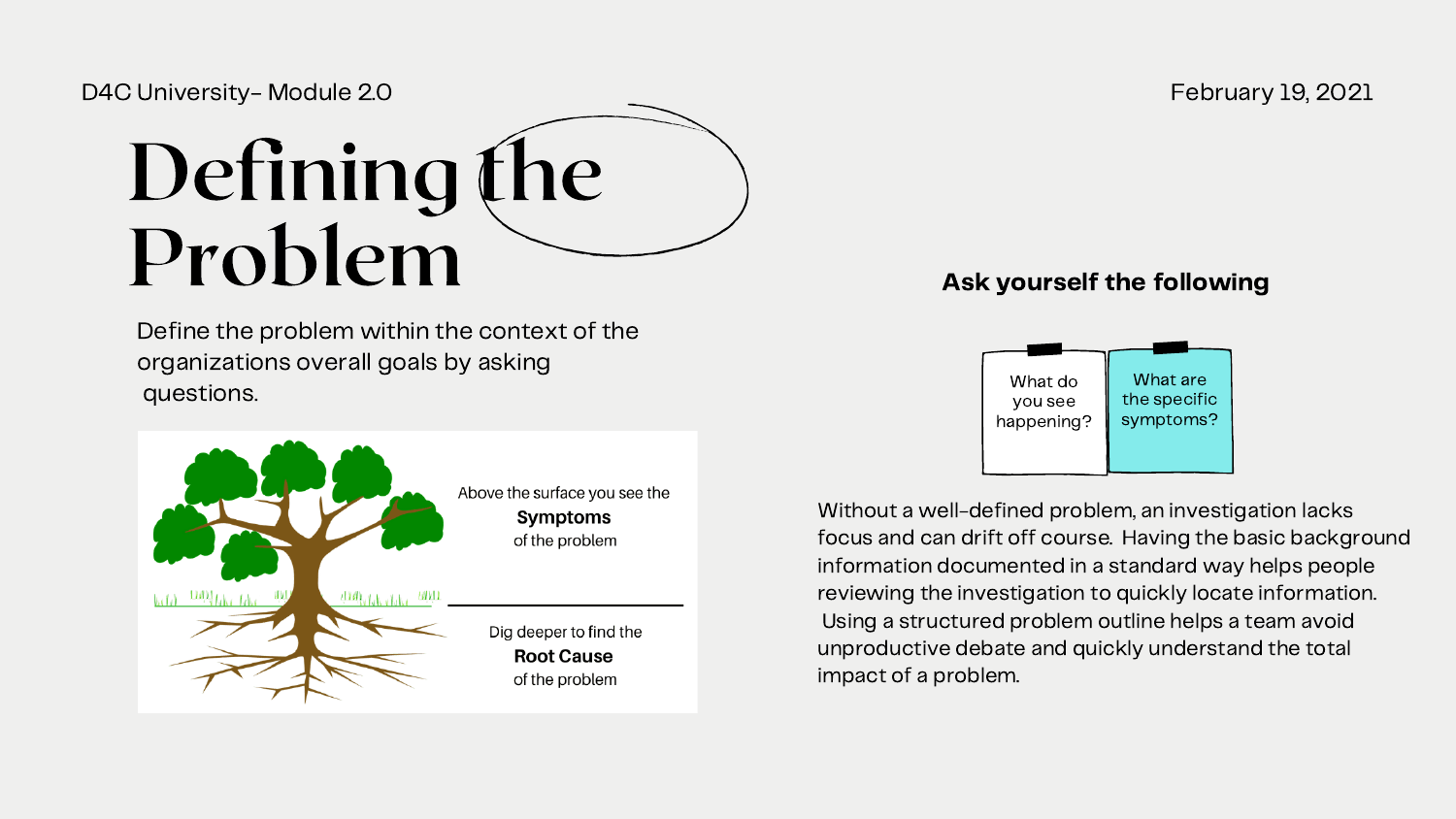

| What proof<br>do you have<br>that the<br>problem<br>exists? | How long<br>has the<br>problem<br>existed? | What is the<br>impact of<br>the<br>problem? |
|-------------------------------------------------------------|--------------------------------------------|---------------------------------------------|

To maximize the effectiveness get everyone together who understands the situation. People who are most familiar with the problem can lead you to a better understanding of the issues.

Data gathering must begin soon after the event occurs, to prevent loss or alteration of the data.

You need to analyze a situation fully before you can move on to look at factors that contributed to the problem.

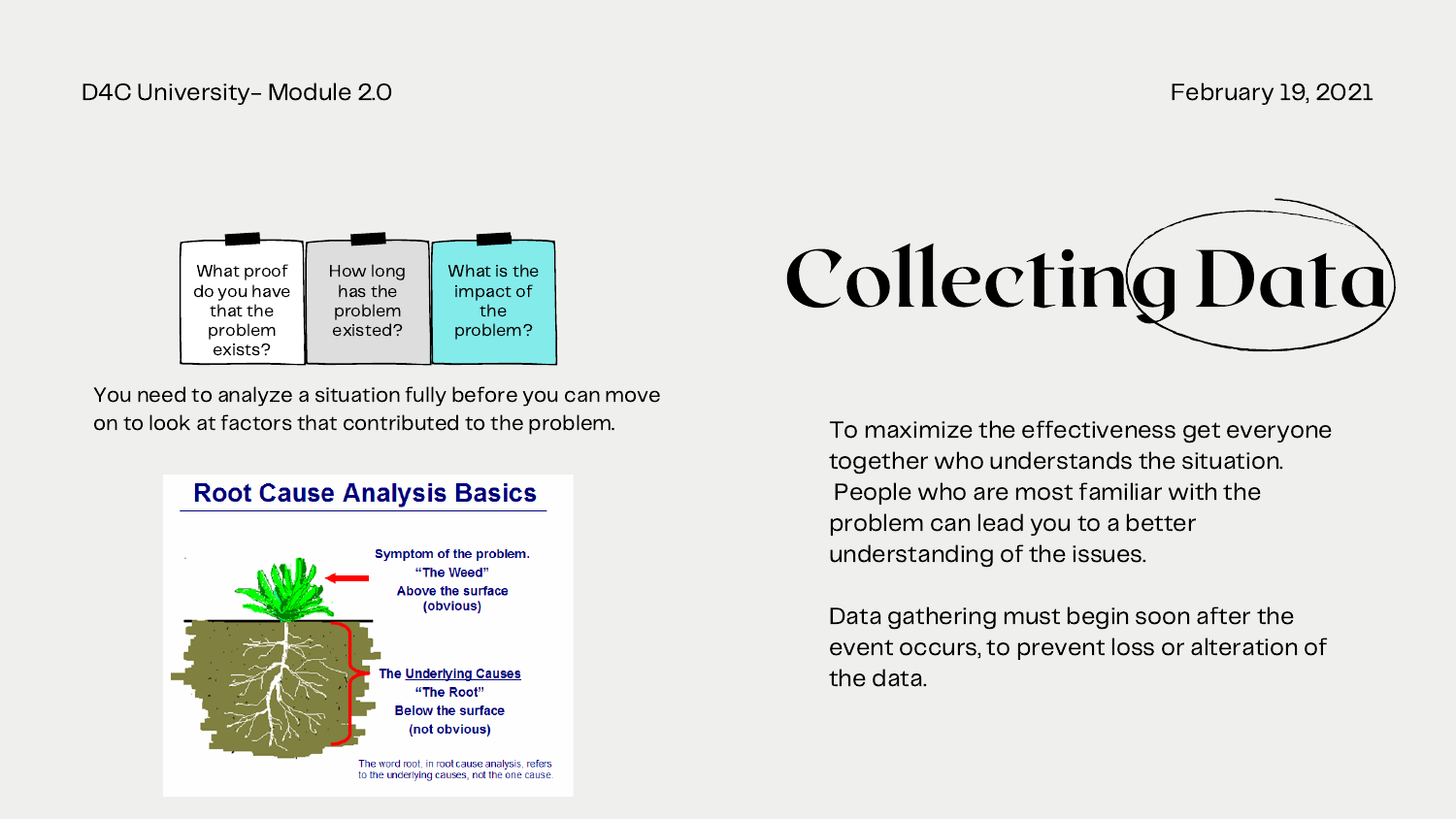# Identifying possible causal factors

During this state, identify as many causal factors as possible. Too often, people identify one or two factors and then stop, but that's not sufficient. With RCA, you don't want to simply treat the most obvious causes- you want to dig deeper.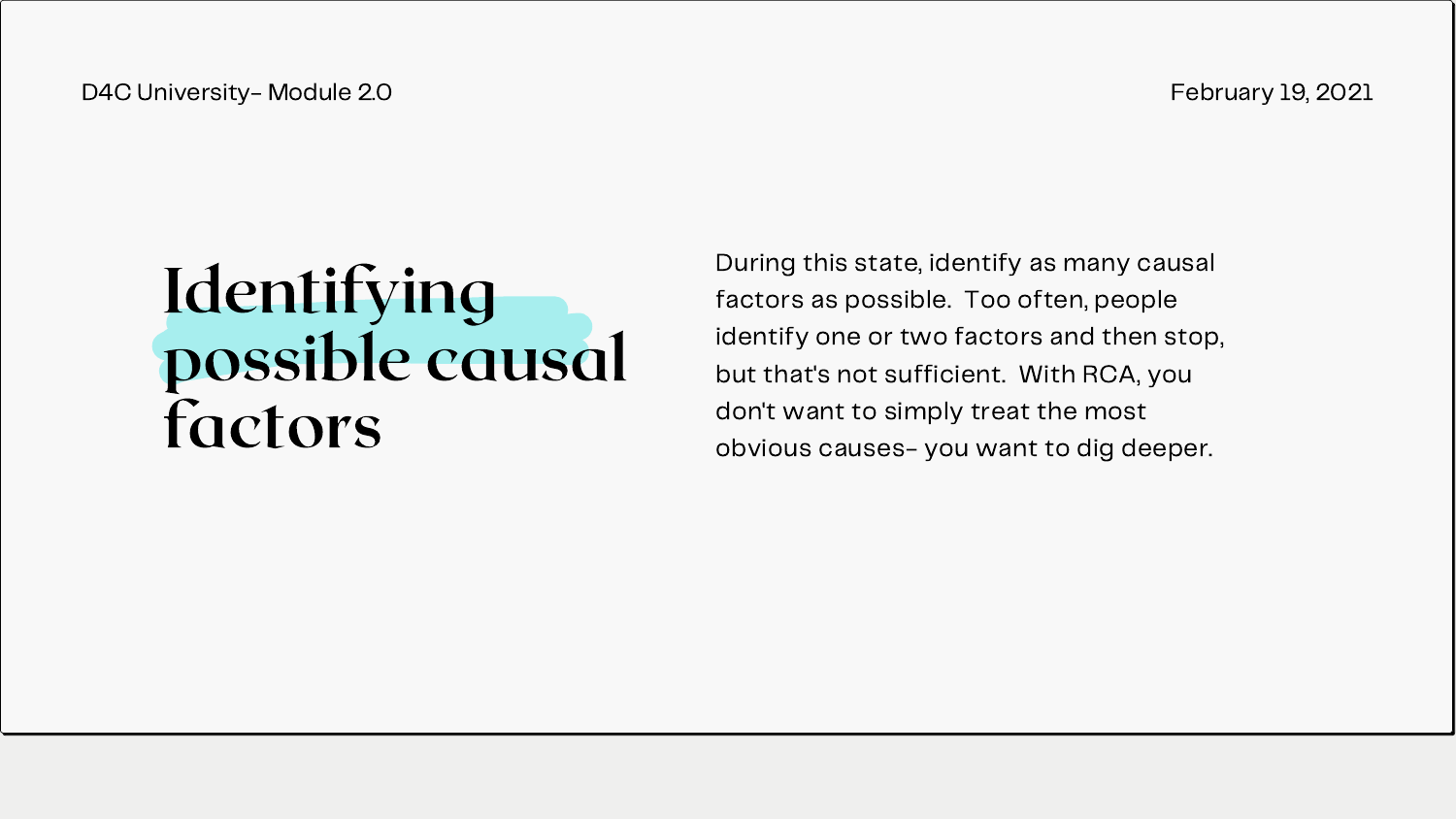## Use these tools to help identify causal factors:





Why does the causal factor exist? What is the real reason the problem occurred?

5 Why's **2 Cause and Effect Diagrams aka** Fishbone Diagram

February 19, 2021

D4C University- Module 2.0

These tools are designed to encourage you to dig deeper at each level of cause and effect.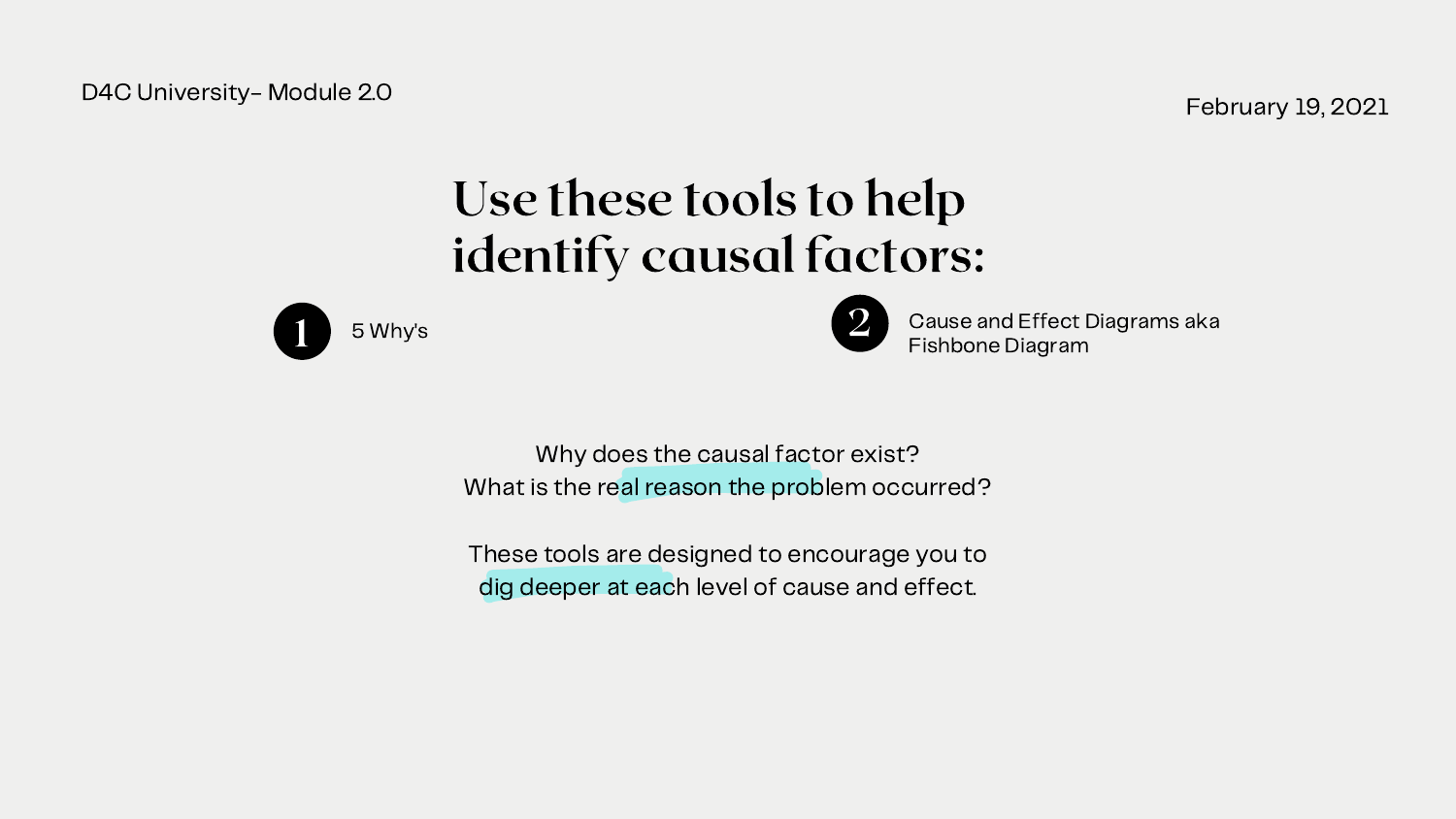February 19, 2021

## D4C University- Module 2.0





# 5 Whys Analysis

You can use 5 Whys for troubleshooting, quality improvement, and problem solving. It is most effective when the answers come from people who have hands-on experience of the process or problem in question.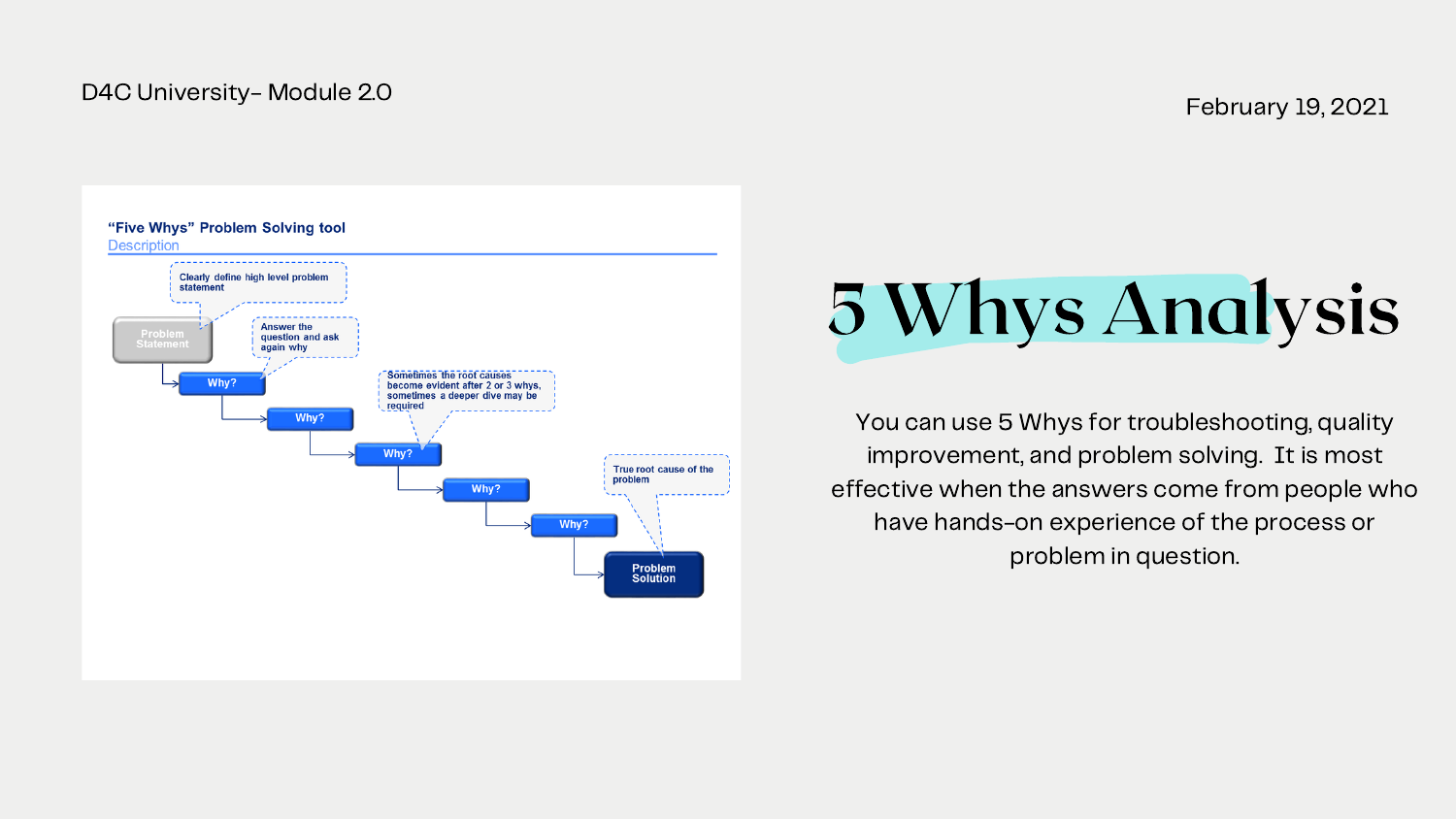



Problem Statement: You cannot optimize production same day when short staffed and negatively impacts wait times.

## 5 WHY'S PROBLEM ANALYSIS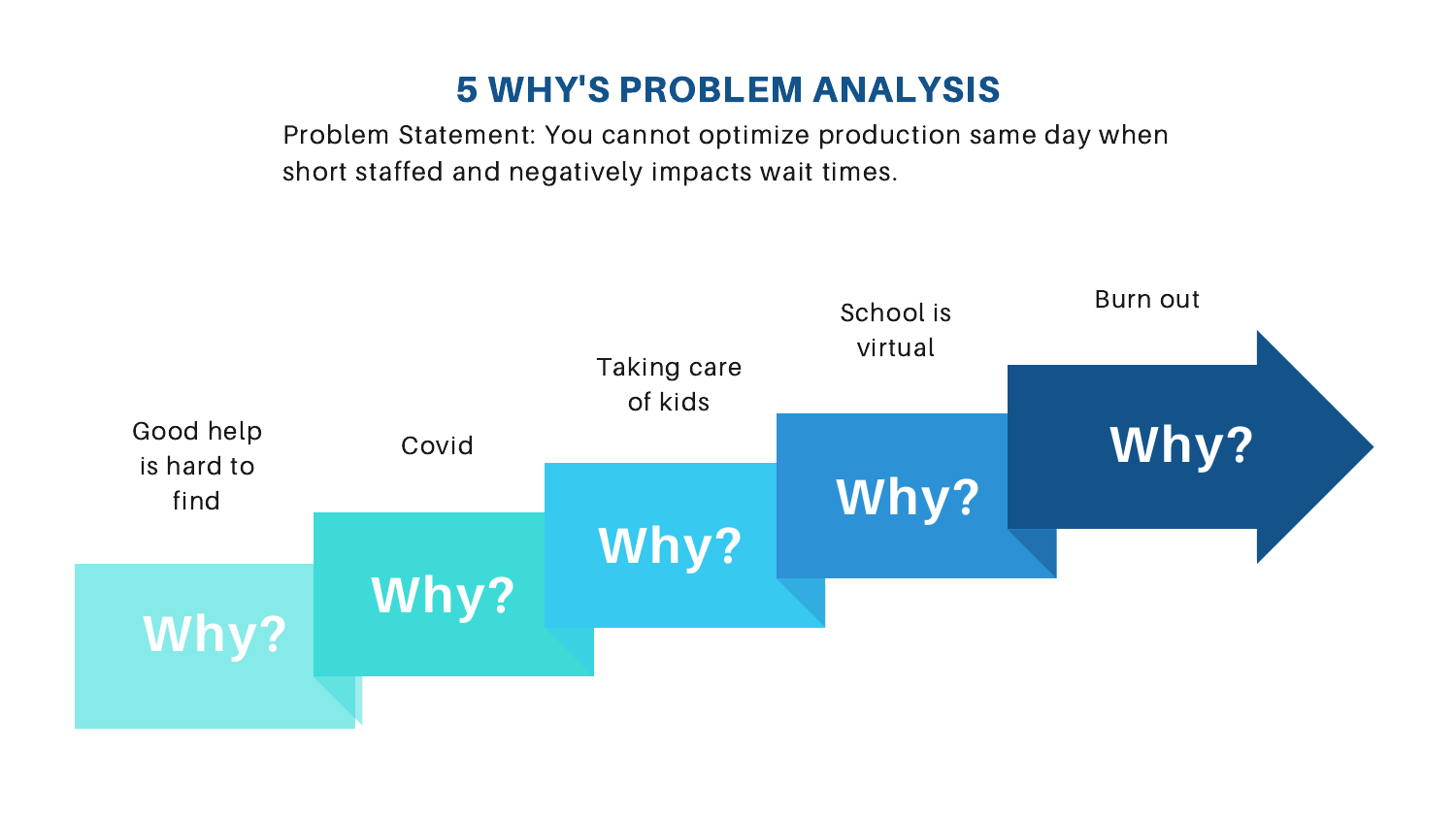# Cause and Effect Analysis aka Fishbone Diagram

When you have a serious problem, it's important to explore all of the things that could cause it, before you start to think about a solution.

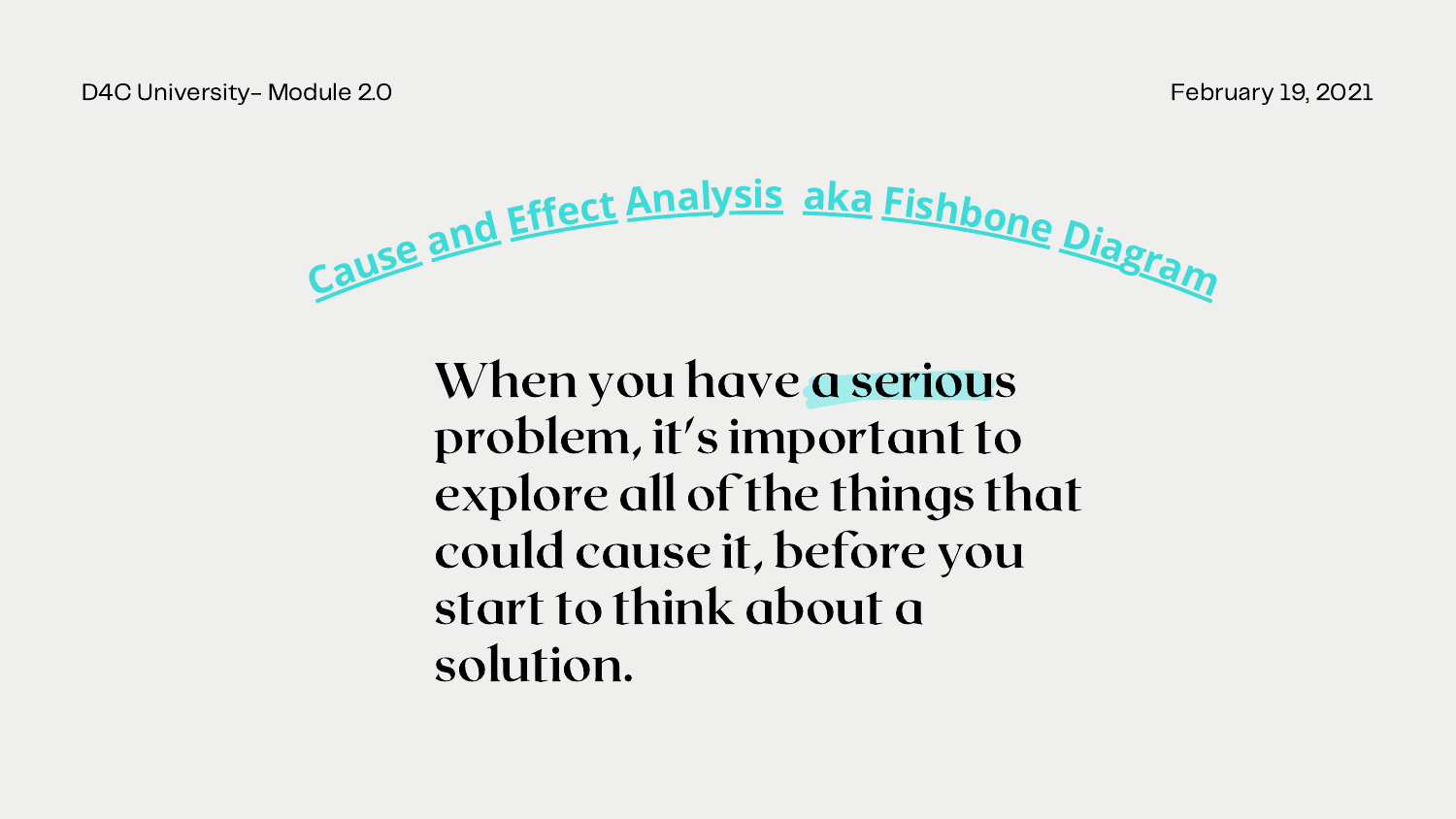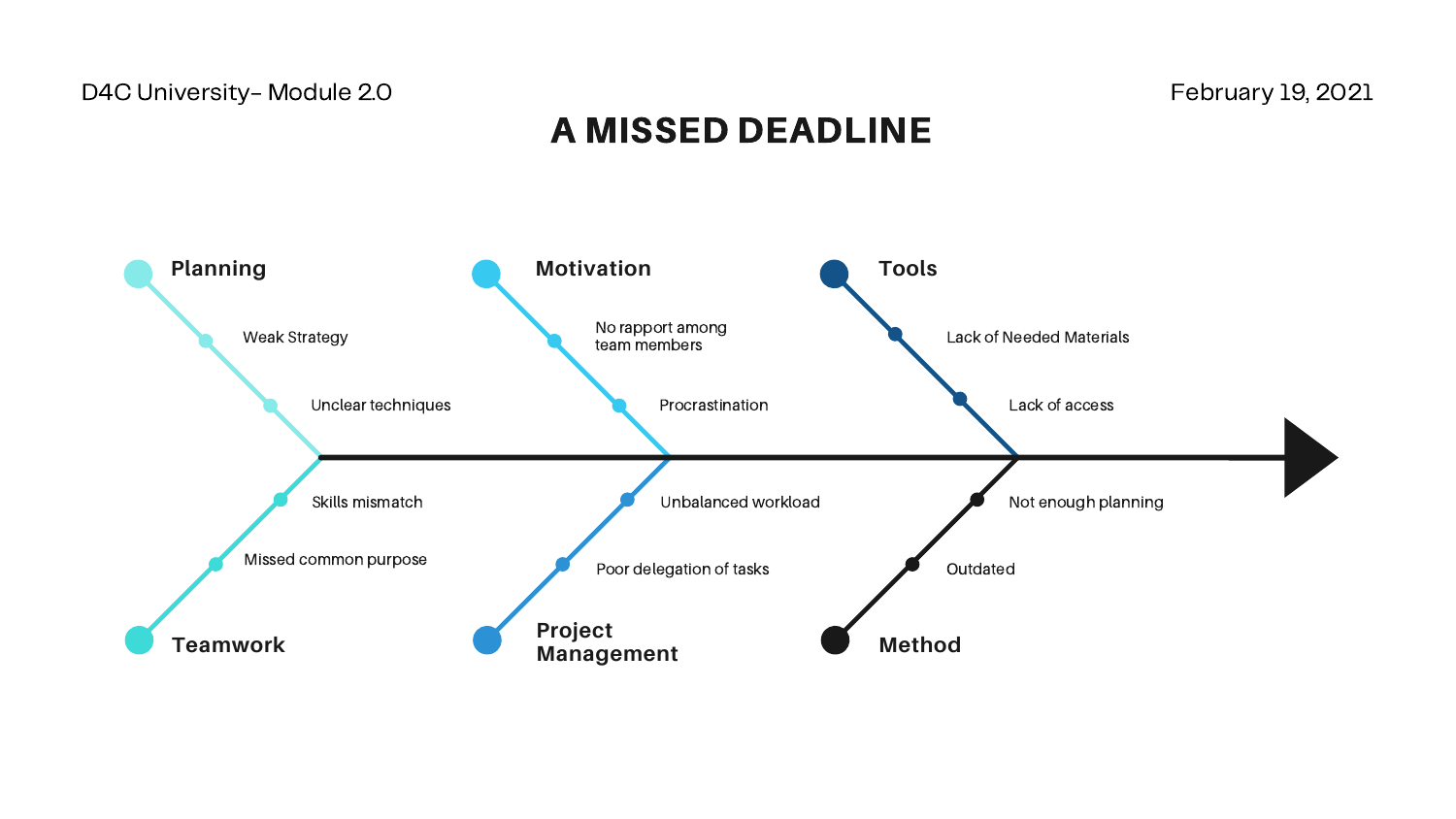

# COMPLETED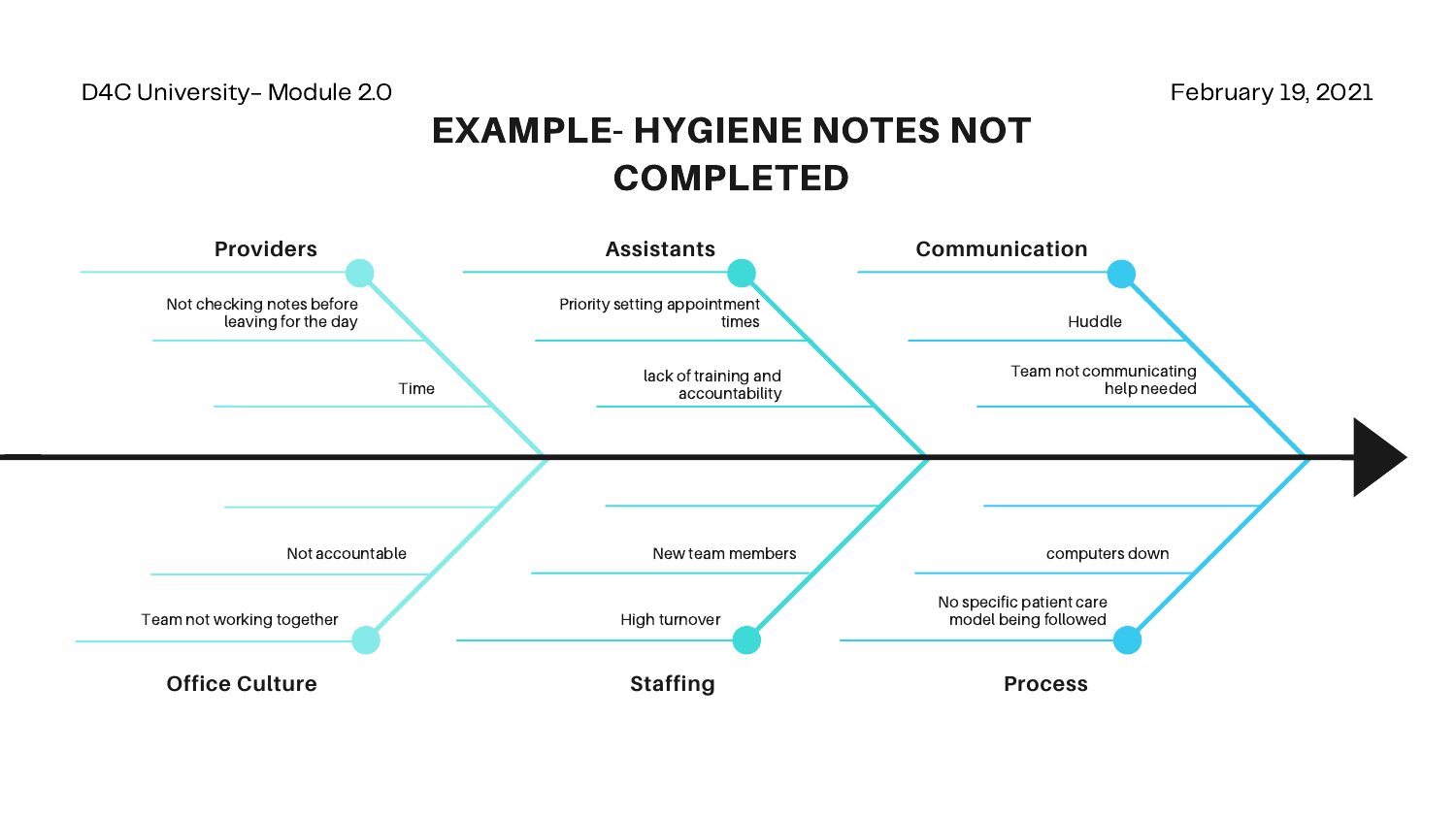## Create & Implement Action Plan

Analyze your cause-and-effect process, and identify the changes needed and the specific detailed plan to implement those changes.

| <b>ACTION PLAN</b>                        |                                           |                                          |                           |                                                  |                        |              |  |  |
|-------------------------------------------|-------------------------------------------|------------------------------------------|---------------------------|--------------------------------------------------|------------------------|--------------|--|--|
| GOAL 1                                    |                                           |                                          |                           |                                                  |                        |              |  |  |
| Write your goal statement here.           |                                           |                                          |                           |                                                  |                        |              |  |  |
| <b>ACTION STEP</b><br><b>DESCRIPTIONS</b> | <b>PARTY / DEPT</b><br><b>RESPONSIBLE</b> | <b>DATE</b><br><b>TO</b><br><b>BEGIN</b> | <b>DATE</b><br><b>DUE</b> | <b>RESOURCES REQUIRED</b><br>(staff, tech, etc.) | <b>DESIRED OUTCOME</b> | <b>NOTES</b> |  |  |
|                                           |                                           |                                          |                           |                                                  |                        |              |  |  |
|                                           |                                           |                                          |                           |                                                  |                        |              |  |  |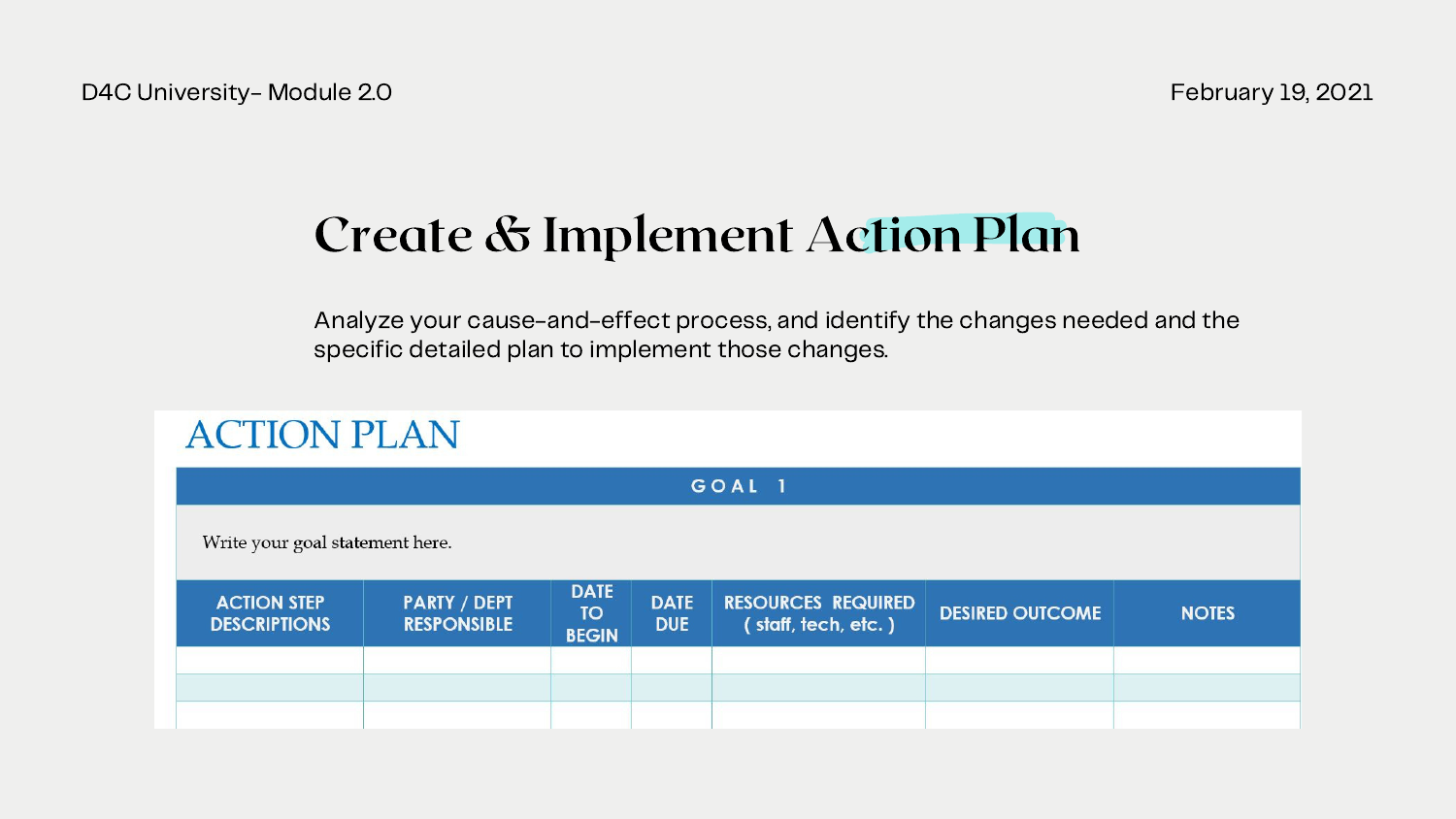# Recap and Key Take Aways <sup>2</sup> Identify key points of failure.



Determine solutions to address those key points, or root causes.

1

Determine what negative events are occurring.



Root Cause Analysis is a useful process for understanding and solving a problem.

As an tool, RCA is an essential way to perform a comprehensive, system-wide review of significant problems as well as the events and factors leading to them.